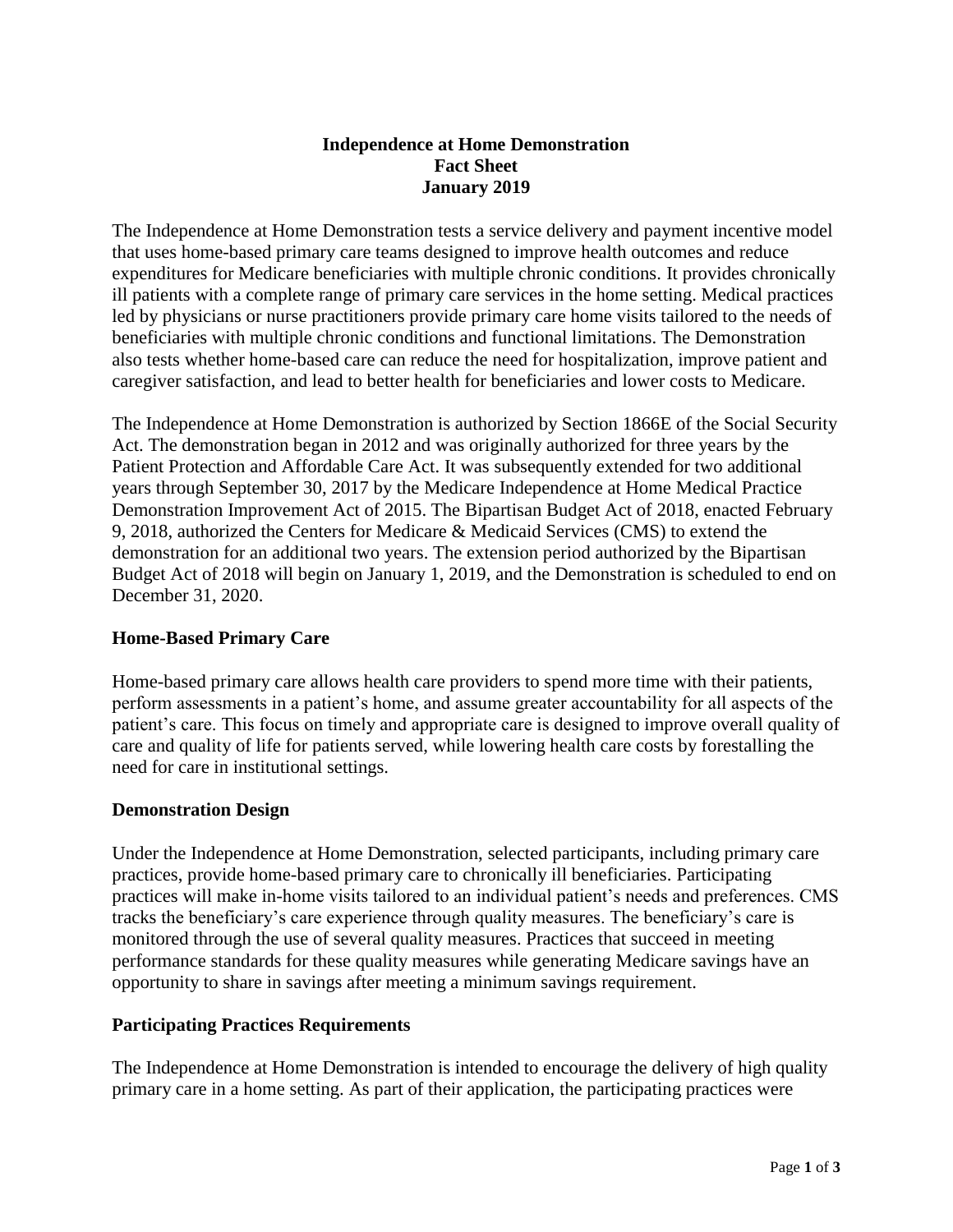required to state that they have documented experience providing home-based primary care. Participating practices include primary care practices and other multidisciplinary teams that:

- Are led by physicians or nurse practitioners
- Are organized for the purpose of providing physicians' services
- Have experience providing home-based primary care to patients with multiple chronic conditions
- Serve at least 200 eligible beneficiaries

The primary care teams also include physician assistants, pharmacists, social workers, and other staff.

In addition to participation as a single practice, multiple primary care practices within a geographic area may participate as a consortium, but are treated as a single Independence at Home practice for purposes of the Demonstration.

# **Eligible Beneficiaries**

To be included in the Independence at Home Demonstration, beneficiaries must:

- Have two or more chronic conditions
- Have coverage from original, fee-for-service (FFS) Medicare
- Need assistance with two or more functional dependencies (e.g., walking or feeding)
- Have had a non-elective hospital admission within the last 12 months
- Have received acute or subacute rehabilitation services in the last 12 months

### **Financial Incentives**

A participating practice may be eligible to receive an incentive payment under the demonstration if it generates Medicare savings and meets quality performance standards. To qualify for an incentive payment, actual Medicare expenditures for participating beneficiaries must be lower than a calculated target expenditure, which represents the expected Medicare FFS expenditures for participating beneficiaries in the absence of the Demonstration.

### **Participating Practices**

CMS previously selected 15 individual practices and consortia to participate in the Demonstration. For the extension period authorized by the Bipartisan Budget Act of 2018, CMS signed agreements with 12 of those individual practices and consortia to participate in the Independence at Home Demonstration. The practices participating in the two-year extension authorized by the Bipartisan Budget Act of 2018 are:

- Boston Medical Center (Boston, Massachusetts)
- Christiana Care Health Services (Wilmington, Delaware)
- Comprehensive Geriatric Medicine P.C. d/b/a Doctors on Call (Brooklyn, New York)
- Doctors Making Housecalls, LLC (Durham, North Carolina)